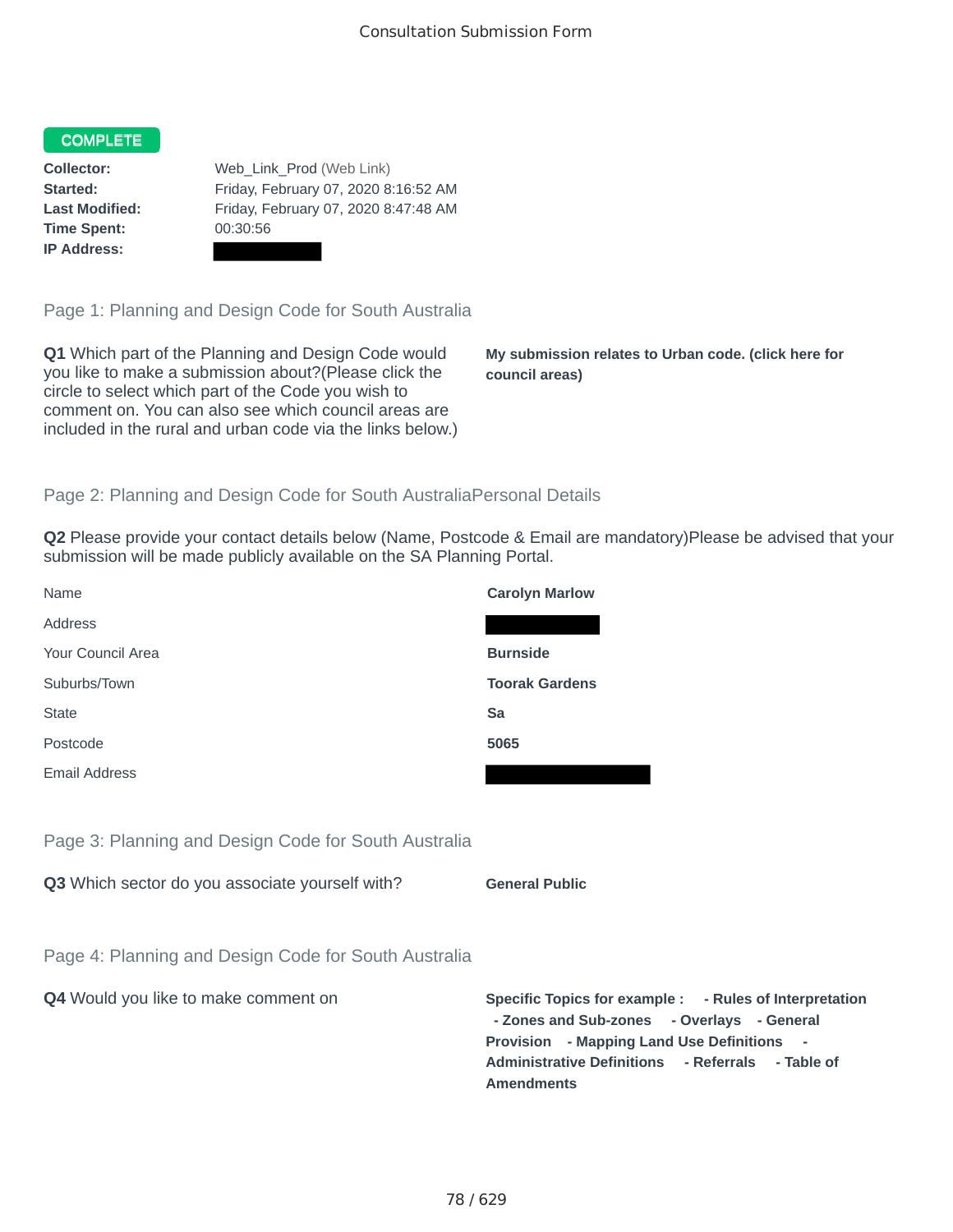# Page 5: Planning and Design Code for South Australia

# **Q5** Enter your feedback for Rules of Interpretation

The phrase "economically restore it" referring to buildings within Historic Area Overlay is incredibly vague and very open to abuse. We all are aware it generally costs more to extend and renovate an old home, than to knock down and rebuild a new home with the same square footage. Or this is at least cost comparable. On that basis alone developers can argue, likely successfully based on the new wording, to demolish almost any home in this area and rebuild. What planners forget is that people buy homes in these areas because of the historic feel, which also helps to keep maintain home values. We bought in a heritage conservation zone for these reasons and it was reassuring to know we would not have a "McMansion" built next door. Your policy wording leaves uncertainty for home owners and opens the door for developers and lawyers. You need to tighten this definition in monetary terms at least to leave no doubt.

| Q6 Enter your feedback for Referrals                                                                                                                                    | <b>Respondent skipped this question</b>                                                                                              |
|-------------------------------------------------------------------------------------------------------------------------------------------------------------------------|--------------------------------------------------------------------------------------------------------------------------------------|
| Q7 Enter your feedback for Mapping                                                                                                                                      | <b>Respondent skipped this question</b>                                                                                              |
| Q8 Enter your feedback for Table of Amendments                                                                                                                          | <b>Respondent skipped this question</b>                                                                                              |
| Page 6: Planning and Design Code for South Australia                                                                                                                    |                                                                                                                                      |
| <b>Q9</b> Please enter your feedback for overlaysclick next at the bottom of the page for next topic                                                                    |                                                                                                                                      |
| Character Area Overlay                                                                                                                                                  | the wording 'economically restore it" is too ambiguous<br>and open to legal challenge regarding demolition of<br>historic properties |
| Page 7: Planning and Design Code for South Australia<br>Q10 Please enter your feedback for zones and<br>subzonesclick next at the bottom of the page for next<br>topic  | <b>Respondent skipped this question</b>                                                                                              |
| Page 8: Planning and Design Code for South Australia<br>Q11 Please enter your feedback for general policyclick<br>next at the bottom of the page for next topic         | <b>Respondent skipped this question</b>                                                                                              |
| Page 9: Planning and Design Code for South Australia<br>Q12 Please enter your feedback for Land use<br>Definitionclick next at the bottom of the page for next<br>topic | <b>Respondent skipped this question</b>                                                                                              |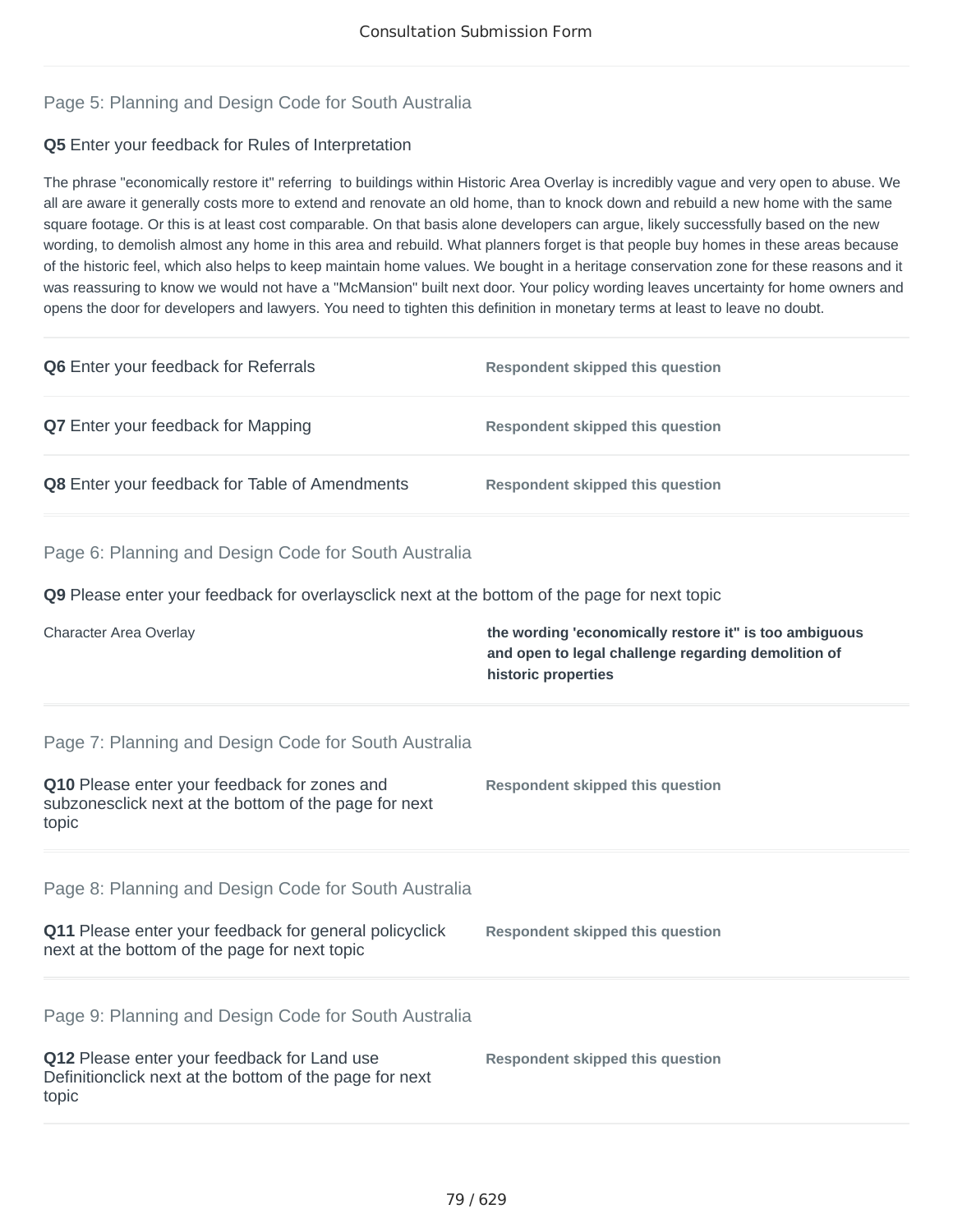| Page 10: Planning and Design Code for South Australia                                                                 |                                  |
|-----------------------------------------------------------------------------------------------------------------------|----------------------------------|
| <b>Q13</b> Please enter your feedback for Admin<br>Definitions click next at the bottom of the page for next<br>topic | Respondent skipped this question |
| Page 11: Planning and Design Code for South Australia                                                                 |                                  |
|                                                                                                                       |                                  |
| Q14 Please enter your general feedback here                                                                           | Respondent skipped this question |
| Page 12: Planning and Design Code for South Australia                                                                 |                                  |
| Q15 Do you have any attachments to upload?(pdf only)                                                                  |                                  |